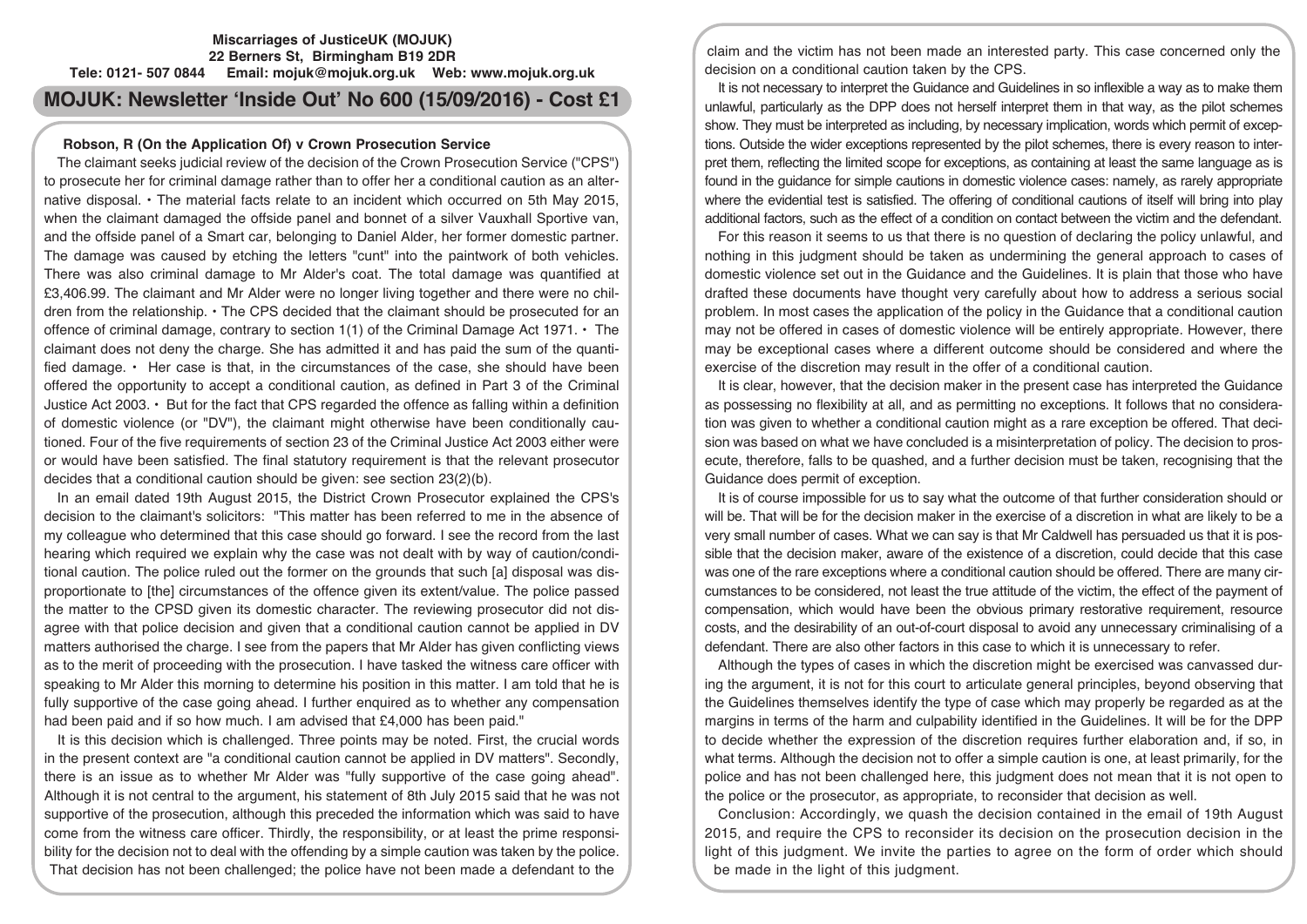## **Drug Dealer to Appeal 'Miscarriage of Justice'**

A drug dealer caught with £870 worth of ecstasy at T in the Park will have his appeal against the length of his prison term heard at the High Court. Conor McAteer was jailed for 28 months in February, with co-accused Paul McGee receiving a 20 month sentence. McAteer says he has suffered a miscarriage of justice in terms of comparative sentencing after McGee's term was cut to eight months on appeal. McAteer also claims the length of his sentence was excessive. The two men were caught with the class A drug at the festival at Balado in 2013. The Scottish Criminal Cases Review Commission has now referred the case to the High Court of Justiciary in Edinburgh. The independent body was established in 1999 to review alleged miscarriages of justice in Scottish convictions and sentences.

### **Child Abuse Pediatrician (CAP) – Just Another Term for Medical "Cop"**

Phil Locke, Wrongful Convictions Blog: A new paper has recently been published by George Barry and Diane Redleaf of the Family Defense Center in Chicago. The paper, titled Medical Ethics Concerns in Physical Child Abuse Investigations, explores and reveals the extent of breeches of medical ethics by child abuse medical investigators (CAP's). This paper is a prodigious work, including five detailed case studies.

The title of Section I of Part III conveys the theme of the paper: "Physicians Have an Ethical Obligation Not to Become Law Enforcement Officers." And here is an excerpt from the Executive Summary: "We submit, in this Paper, that this system of child abuse investigation and medical assessment is failing the children and families. We also submit that the failings are due at least in part to practices that are ethically questionable at best, or plainly unethical at worst. The harm of these practices occurs because, while the child may quickly recover from a toddler fracture, nursemaid's elbow or subdural hematoma that is called in to child protection authorities as suspicious, the trauma families have experienced at the hands of the child protection system does not fade quickly or ever entirely disappear. Moreover, the Center is able to represent only a tiny fraction of the wrongly accused family members in medically complex cases and resources like the Center provides are not available to the vast majority of family members who encounter the child protection and medical care establishment in these cases. Unfortunately, we see little sign that the child protection and medical care establishment are addressing in a meaningful way the harmful impact of erroneous child abuse reports that have resulted from questionable ethical practices that this Paper documents. Indeed, for reasons this Paper documents, we believe that the medical profession has turned a blind eye to the treatment of children and families who are the victims of misplaced child abuse allegations and we are concerned about developments in the handling of medically complex allegations that make these problems worse, not better."

Don't get me wrong. Child abuse is a horrific thing, but equally, if not more, horrific is when when innocent parents and care givers get thrown into prison or separated from their children for a child abuse "crime" they did not commit, and that did not ever happen. This is a tragedy that occurs all too often when a medical diagnosis is made that does not recognize the new scientific understandings regarding symptoms that have traditionally (and wrongly) been attributed solely to abuse. And here's the scary part – the CAP's, who are basically a medical cop, as part of their training, have been indoctrinated with the American Academy of Pediatrics medical dogma concerning causation of certain symptoms (the triad and long bone fractures) that they insist are pathognomonic (exclusively indicating) of abuse. This is what the SBS Wars is all about.

"Chid Abuse Pediatrics" was established as a pediatric sub-specialty by the American Board of Medical Specialties in 2006. This definition of the discipline is from the website of the Council of Pediatric Subspecialties (ironically known as CoPS): "Child Abuse Pediatricians are responsible for the diagnosis and treatment of children and adolescents who are suspected victims of any form of child maltreatment. This includes physical abuse, sexual abuse, factitious illness (medical child abuse), neglect, and psychological/emotional abuse. Child Abuse Pediatricians participate in multidisciplinary collaborative work within the medical, child welfare, law enforcement, and judicial arenas as well as with a variety of community efforts. Child Abuse Pediatricians are often called to provide expert testimony in the court systems. This field offers the opportunity for involvement and leadership roles in community, regional and national advocacy, and in prevention efforts and public policy." (emphasis is mine).

I would contend the very existence of the child abuse pediatrician specialty becomes something of a self-fulfilling prophecy. "I'm here to diagnose child abuse, so that's what I'm going to do." This would be my advice. If you find yourself in the situation of taking your child to the emergency room, and you find yourself talking with a child abuse pediatrician (and they probably won't tell you they are one), consider that you are under suspicion, and you are talking to the police. How you choose to deal with that I must leave to you.

## **Hate Crimes Prosecutions Fall Despite Rise In Reporting** *BBC News*

Hate crime prosecutions in England and Wales fell by almost 10% last year even though the number of recorded incidents increased, figures have suggested. Freedom of Information figures suggest hate crimes increased by 20% last year, to more than 60,000 - yet police referrals to prosecutors fell by 1,379. Experts say hate crimes are now at a more "predictable" level since a spike was reported around the EU referendum. The Home Office said it had published a new action plan to boost reporting.

However, concerns remain that prosecutions in England and Wales have failed to keep pace with increasing reports over the past two years. Data obtained by the Bureau of Investigative Journalism from 40 of 43 police forces in England and Wales suggested reported hate crimes had increased by 20% last year, from 50,288 reports in 2014/15 to 60,225 in 2015/16. According to the Office for National Statistics (ONS) Crime Survey for England and Wales there were about 52,000 in 2014/15. The crime survey has not published its figures for 2015/16. Based on responses to the survey, the ONS suggested there was actually an estimated 222,000 hate crimes per year. But the CPS hate crime report showed the number of racially aggravated and homophobic hate crimes referred by the police to prosecutors in 2014/15 was 14,376. That number decreased by 9.6%, to 12,997, in 2015/16.

The UK saw a spike in reported hate crimes before and after the EU referendum on 23 June - when the UK voted to leave the European Union. Abuse peaked on 25 June - the day after the result was announced - when 289 hate crimes and incidents were reported across England, Wales and Northern Ireland. A further 3,001 reports of hate crimes were made to police between 1 and 14 July - more than 200 a day. However, True Vision - the joint police and Home Office hate-crime reporting portal - told 5 Live Investigates that recorded levels of hate crime are now similar to the levels seen in 2015.

Dr Leander Neckles, from the Race Equality Foundation think tank, said: "These figures are saying you have a one in four chance if you report hate crime of someone being prosecuted."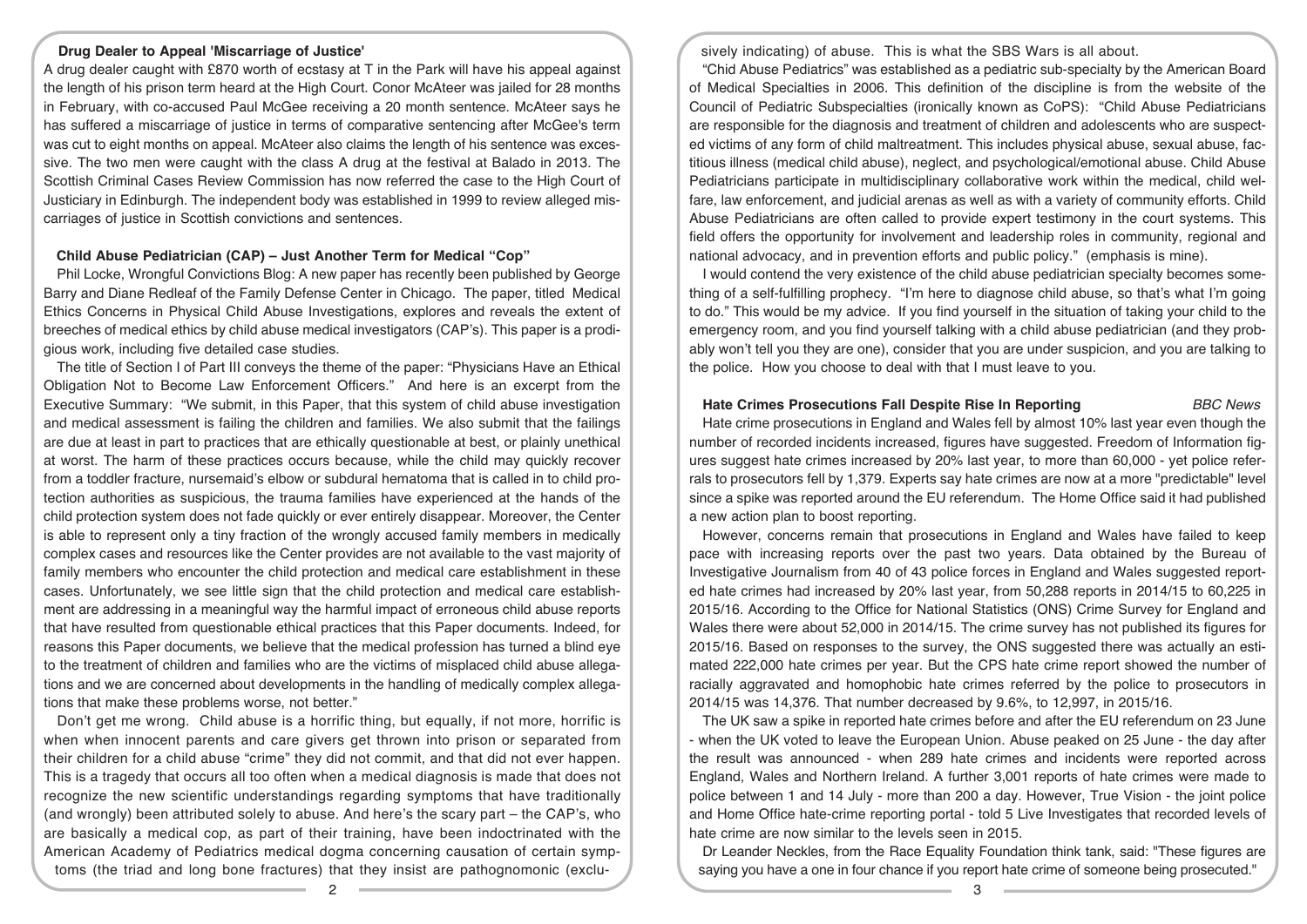New Home Office guidance is due to be issued to prosecutors on racially and religiously aggravated offences to encourage tougher sentences in hate crime cases and to boost reporting rates. However, Dr Neckles suggested it did not take a tough enough line. "It does not analyse why we're in the position we're in and it doesn't analyse what has worked and what hasn't worked in the past. It doesn't give a proper prescription for moving forward nor does it address the fact that race hate crime forms more than 80% of the hate crime reported to police." She suggested pressure on police resources could be one reason for under-recording by forces.

Paul Giannasi, from the National Police Chief's Council - which represents forces in England, Wales and Northern Ireland - admitted forces still had a long way to go in terms of recording and investigating hate crime. He said the gap could be the result of poor recording or because hate crime victims had not described their assault as a hate offence when they first spoke to police. "We will continue to examine that data to make sure if there is a shortfall in the police response to it then we will address that," he said. No victim should face hate crime and not have the protection of the criminal justice system." Home Office minister Sarah Newton told 5 Live Investigates a new hate-crime action plan - which was published in July - would boost the reporting of offences and support victims. "The government is absolutely committed to stamping out hate crime and making sure Britain is a country that works for everyone," she said. There is no place in this country for hatred targeted against any race, religion or community."

#### **Successful Appeal Against- Refusalto Revoke a Deportation Order Against a Foreign Criminal**

[Foreign National Offenders (FNOs) - Since 2010, the Government have deported over 30,000 foreign national offenders, including 5,692 in 2015-16—the highest number since records began. Many thousands of those deported, still have families in the UK and it is nigh impossible for them to revoke the deportation order and return to the UK. Stop 'Double Punishment' of Foreign nationals: Deportation after completing a prison sentence is a secondary or 'Double punishment'. 'Double punishment' has nothing to do with the concept of punishment fitting the crime as the crime has already been punished by the prison sentence. 'Double punishment' offends all rules of natural justice and is not simply unjust it is blatantly discriminatory/racist as it only affects foreign nationals. Double punishment, can also be used to punish the UK family of a convicted foreign national, even though they had nothing to do with the crime. There are approximately 12,000 foreign nationals in the UK prison system]

**IT (Jamaica) v SSHD** [2016] EWCA Civ 932 (02 September 2016) - Issue: Weight to be Given to the Public Interest in an Appeal Against a Refusal to Revoke a Deportation Order Against a Foreign Criminal

1. This appeal from the Upper Tribunal's determination dated 12 January 2015, dismissing an appeal from the determination of the First-tier Tribunal ("FTT") dated 5 September 2014, raises the question of the weight to be given to the public interest when a deportee applies for revocation of a deportation order made against him. On it depends the further question of what the deportee must show to displace that public interest and in turn what he must demonstrate to a tribunal to succeed on any appeal from the Secretary of State's refusal to revoke that order.

2. In this case, the appellant, A, was deported under section 32 of the UK Borders Act 2007 ("the Borders Act") in 2010 following his conviction for a serious criminal offence for which he was sentenced to 42 months' imprisonment. The Secretary of State has refused to revoke that order so that he can return to the UK to live with his wife and son. The FTT allowed A's appeal and the Upper Tribunal dismissed a further appeal. It is effectively common ground that,

under section 117C of the Nationality, Immigration and Asylum Act 2002 ("the 2002 Act"), the deportation order may only be revoked if its retention is determined to be "unduly harsh", but there is a dispute between the parties as to the weight to be given in that determination to the public interest in deporting foreign criminals who have committed serious offences and to whether the tribunals followed the right approach in this case.

3. For the reasons given below, in my judgment, the undue harshness standard in section 117C of the 2002 Act means that the deportee must demonstrate that there are very compelling reasons for revoking the deportation order before it has run its course. Section 117C is to be read in the context of the Immigration Rules which make that clear. The tribunals in this case recognised the role of the public interest but fell into error because they did not direct themselves as to the weight to be given to it in balancing it against the interests of the applicant and others.

*Counsel's Submissions And My Reasons For Allowing This Appeal*

31. The key submission of Mr Sarabjit Singh, for the Secretary of State, relates to the adequacy of the FTT's treatment of the public interest in the deportation of foreign criminals. Mr Singh submits that the FTT should have applied the approach recently identified by this Court in ZP (India) v Secretary of State for the Home Department [2016] 4 WLR 35, where the leading judgment was given by Underhill LJ, with whom Christopher Clarke LJ and Sir Timothy Lloyd agreed.

32. ZP (India) concerned a post-deportation revocation application made before 28 July 2014, when section 117C of the 2002 Act came into force. We understand that this appeal is the first time that this Court has considered the role of the public interest in appeals from determinations of the tribunals after that date.

33. Mr Singh relies on ZP (India) for four reasons.

34. First, this Court noted that each of the three subparagraphs of section 32(6) sets out a separate basis on which a deportation order can be set aside: see at [14] per Underhill LJ. This Court further noted that, while, on the face of section 32(6), the Secretary of State has a discretion to revoke a deportation order under paragraph (b) without reference to section 33, the weight to be given to the public interest when considering revocation of a deportation order could not in practice (or logically) be any less than when the original deportation order was made: see per Underhill LJ at [15]: 15…It is true that…the non-applicability of section 33 in a post-deportation case means that Parliament has not made any express provision about what the public interest requires in such a case, so that the Secretary of State's discretion is unfettered by statute. But if it has been established when the original order was made that none of the exceptions specified in section 33 applies, and accordingly that the public interest requires the making of a deportation order, that does not cease to be the case the moment the foreign criminal leaves the country: it will, for essentially the same reasons, be contrary to the public interest for them to come back. No doubt it may be right to put a limit on the period for which the public interest requires their continued exclusion, but that is another matter and is addressed in the Immigration Rules…

35. Second, Underhill LJ decided that paragraph 390A (see paragraph 8 above) applied to predeportation revocation applications and paragraph 391 (paragraph 3 above) applied to post-deportation applications ([22]-[23]). Although this Court did not decide the point, Underhill LJ (again at [22] to [23]) also appeared provisionally to have concluded that the new A398 (see A 398(b) set out in paragraph 8 above), which was introduced on 28 July 2014, did not apply to post-deportation applications to revoke deportation orders before they expired under paragraph 391 (set out at paragraph 8 above). Mr Singh relies on this conclusion as showing that the gap in section 32(6)(b) of the Borders Act is filled, in relation to post-deportation applications, by the Immigration Rules.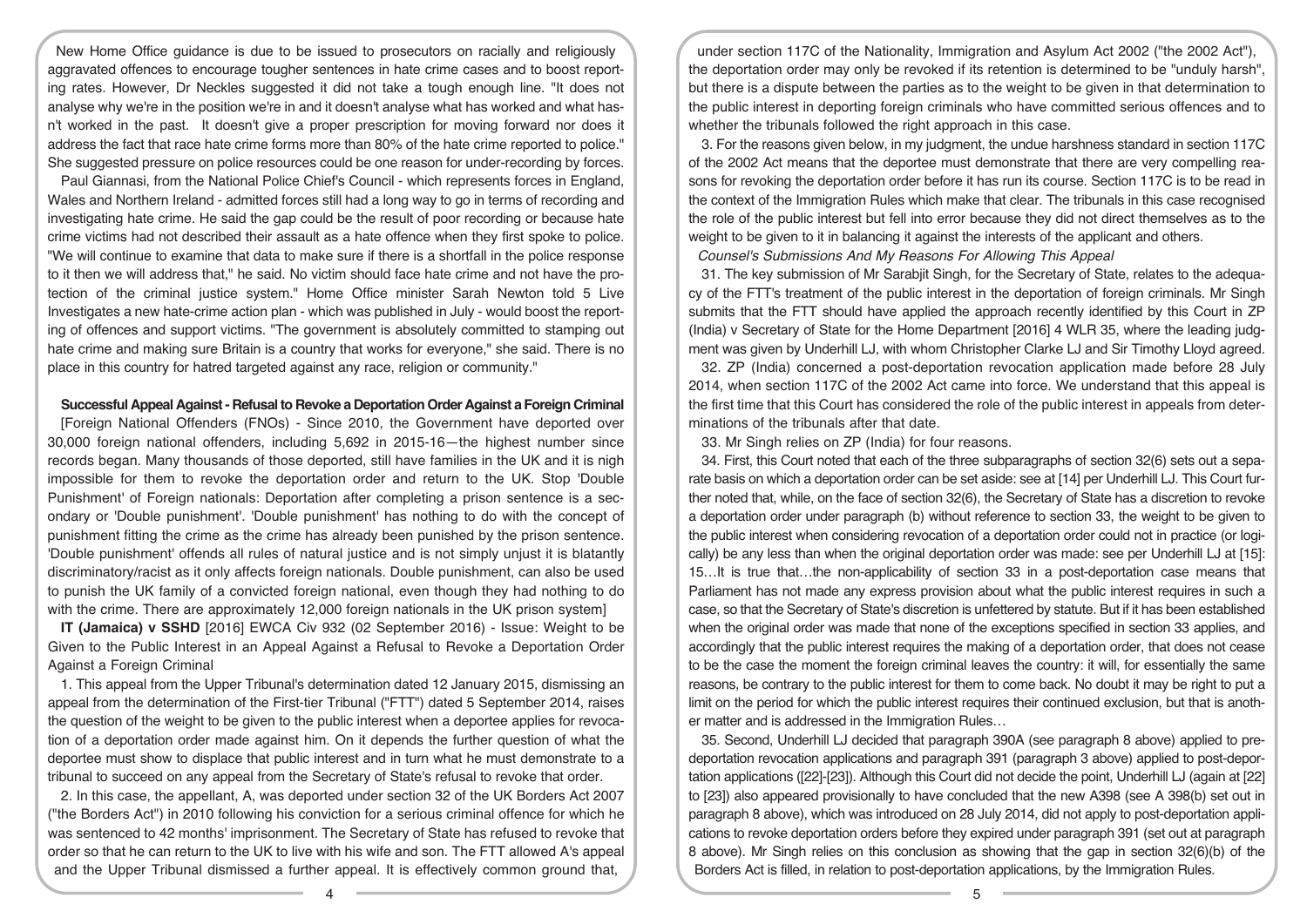36. Third, Underhill LJ held at [24] of his judgment that in substance the approach in pre-deportation revocation cases under paragraph 390A and post-deportation revocation cases under paragraph 391 is broadly the same. This was made clear by Underhill LJ at [24] (with footnote references removed): 24…It does not, however, in my view follow that paragraph 391 requires a fundamental difference in approach in considering post-deportation revocation applications from that which is followed in considering pre-deportation applications under paragraphs 390A/398–399A. It is true that the structure of paragraphs 398 (at the relevant time) and 391 is different. In the case of the former the Secretary of State has set out herself to formulate the approach required by article 8, whereas in the case of the latter she has stated her policy but acknowledged that it should not apply where that would lead to a breach of the ECHR (in practice, article 8). It is also true that there are some minor differences of wording. But the difference in drafting structure does not require a different approach as a matter of substance, since we know from [MF(Nigeria) v SSHD [2014] 1WLR 544] that the exercise required by paragraph 398 is the same as that required by article 8. Likewise, while the use in the sweep-up exception of the phrase "other exceptional circumstances [involving] compelling factors" no doubt implies that it is only in such circumstances that the Secretary of State's general policy will be displaced by article 8, that too is consistent with the approach in MF. As for the differences in wording, they may be vexing to the purist but they are plainly not intended to reflect any difference of substance. The exercise required in a case falling under paragraph 391 is thus broadly the same as that required in a case falling under paragraph 390A or paragraph 398. Decision-takers will have to conduct an assessment of the proportionality of maintaining the order in place for the prescribed period, balancing the public interest in continuing it against the interference with the applicant's private and family life; but in striking that balance they should take as a starting point the Secretary of State's assessment of the public interest reflected in the prescribed periods and should only order revocation after a lesser period if there are compelling reasons to do so. (footnotes removed, paragraph breaks added)

37. So far as material paragraph 399 considered by Underhill LJ was in the same form as paragraph 399 in paragraph 8 above, but paragraph 398 as considered by him contained a different test.

38. Fourth, Underhill LJ thus concluded in [24] and again at [51] that in post-deportation revocation cases very compelling reasons for revocation were required: 51…. It is only where the tribunal is persuaded that, exceptionally, there are very compelling reasons which outweigh the public interest in the order continuing for the full prescribed term that such revocation may be allowed...".

39. Mr Singh submits that while circumstances satisfying Exceptions 1 and 2 in section 117C of the Nationality, Immigration and Asylum Act 2002 can constitute very compelling circumstances (see NA (Pakistan) v SSHD [2016] EWCA Civ 662 at [29]), those circumstances must meet the high threshold in paragraph 51 of the judgment of Underhill LJ.

40. Mr Singh goes on to submit that there is no trace in the FTT's decision of it applying a test comparable to the test identified by Underhill LJ in ZP (India). There is no indication in the FTT's decision that "exceptionally" it was persuaded that there were "very compelling reasons" outweighing the serious public interest in maintaining A's deportation. He describes the FTT's consideration of the public interest as simply "lip service".

41. Moreover, submits Mr Singh, the FTT did not identify what made the separation of A and R "unduly harsh". He submits that 'undue' harshness would require the effects of maintaining deportation to go significantly beyond the usual harshness of keeping a parent separated from his child. Moreover, what is due or undue harshness depends not merely on the impact on the child but also on the parent's immigration and criminal history (see MM (Uganda) v SSHD

[2016] EWCA Civ 450 at [24]). The expression "unduly harsh" requires the tribunal to balance the public interest against all the other circumstances in the case.

42. Mr Singh criticises paragraph 33 of the FTT's determination. The FTT there referred to his criminal conviction but then almost dismissed it by saying that he had served his sentence and was of good character. The fact that he had been convicted and served his sentence was not the crucial consideration. The crucial consideration was whether the public interest required him to remain out of the jurisdiction.

43. Mr Christian Howells, for A, submits that the decision of the FTT should be upheld. He submits first that there is no need in the case of revocation of a deportation order to show that there were very compelling reasons for it to be revoked: the concept of very compelling reasons is derived from the decision of this court in MF Nigeria, and not section 117C(5), which lays down a different test that the continuation of the deportation order is "unduly harsh". ZP India can therefore be distinguished.

44. MF Nigeria was concerned with paragraph 398 of the Immigration Rules as it stood at the time of ZP India. So far as material paragraph 398 provided that, where paragraph 399 did not apply, the public interest in deportation would be outweighed by other factors only in "exceptional circumstances". This Court (at [43] to [44]) held that those words required "very compelling reasons" to be shown, and moreover that the provisions of the Immigration Rules were a complete code so that the exceptional circumstances to be considered involved the application of the proportionality test required by Article 8.

45. Mr Howells further submits that the FTT therefore correctly directed themselves as to the law and their decision discloses no error. Mr Howells submits that the correct approach is to be found in the following paragraphs from the judgment of Laws LJ, with whom Vos and Hamblen LJJ agreed, in MM (Uganda) v SSHD [2016] EWCA 450: 22. I turn to the interpretation of the phrase "unduly harsh". Plainly it means the same in section 117C(5) as in Rule 399. "Unduly harsh" is an ordinary English expression. As so often, its meaning is coloured by its context. Authority is hardly needed for such a proposition but is anyway provided, for example by VIA Rail Canada [2000] 193 DLR (4th) 357 at paragraphs 35 to 37. 23. The context in these cases invites emphasis on two factors, (1) the public interest in the removal of foreign criminals and (2) the need for a proportionate assessment of any interference with Article 8 rights. In my judgment, with respect, the approach of the Upper Tribunal in MAB ignores this combination of factors. The first of them, the public interest in the removal of foreign criminals, is expressly vouched by Parliament in section 117C(1). Section 117C(2) then provides (I repeat the provision for convenience): "The more serious the offence committed by a foreign criminal, the greater is the public interest in deportation of the criminal." 24. This steers the tribunals and the court towards a proportionate assessment of the criminal's deportation in any given case. Accordingly the more pressing the public interest in his removal, the harder it will be to show that the effect on his child or partner will be unduly harsh. Any other approach in my judgment dislocates the "unduly harsh" provisions from their context. It would mean that the question of undue hardship would be decided wholly without regard to the force of the public interest in deportation in the particular case. But in that case the term "unduly" is mistaken for "excessive" which imports a different idea. What is due or undue depends on all the circumstances, not merely the impact on the child or partner in the given case. In the present context relevant circumstances certainly include the criminal's immigration and criminal history.

46. As Mr Howells points out, the MM Uganda decision was followed by this Court in R (o/a) MA(Pakistan) v SSHD although Elias LJ, with whom King LJ and Sir Stephen Richards agreed, expressed some doubts about the introduction of the public interest into the test of undue harshness.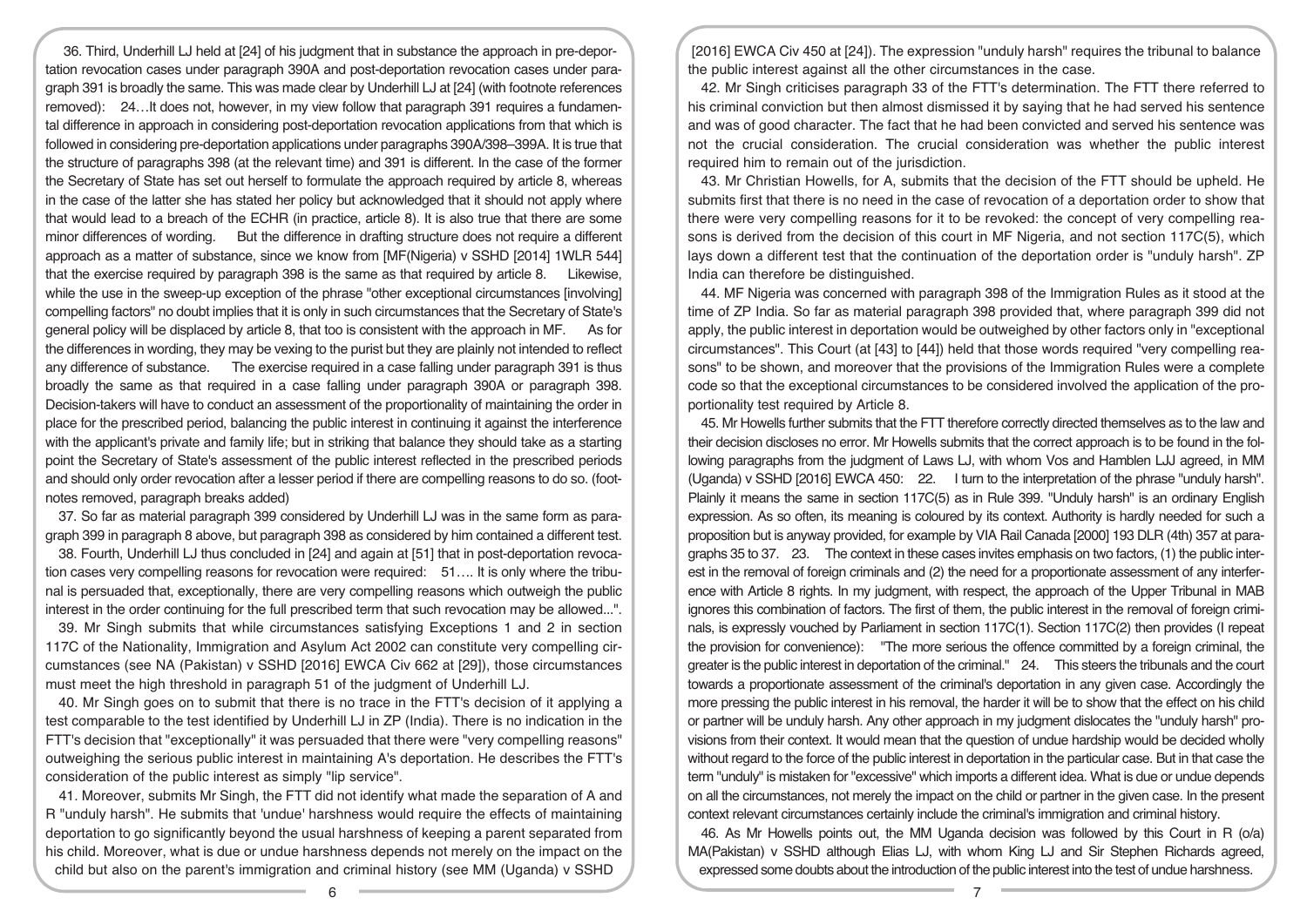47. Mr Howells cited further authorities, but they do not appear to me to assist. He relies on LC (China) v Secretary of State for the Home Department [2014] EWCA Civ 1310 at [14]- [17] and [24]. Moore-Bick VP considered the case of a foreign criminal who had been sentenced to less than four years in the context of a materially different situation, namely the person to be deported was the sole carer for a child who could not be expected to leave the UK. Mr Howells also relies on SSHD v AQ (Nigeria) [2015] EWCA Civ 250 at [70], but this does not seem to me to assist him. In it, this Court made it clear (among other matters) that "national policy as to the strength of the public interest in the deportation of foreign criminals is a fixed criterion against which other factors and interests must be measured."

48.In reply Mr Singh referred to NA (Pakistan) v Secretary of State for the Home Department [2016] EWCA Civ 662, [29]. It became clear that there were complications in this case which do not arise in the appeal before us, and I have not found it helpful on this appeal.

49. I now state my conclusions on this aspect of the case. The relevant question is whether the continuation of the deportation order is unduly harsh, and whether very compelling reasons have to be shown to establish undue harshness.

50. I have reached the same conclusion as Underhill LJ did in relation to the provisions under which he considered that very compelling reasons have to be shown and I reach that conclusion by the following process.

51 As this Court held in MM (Uganda), to answer that question, the public interest must be brought into account. Therefore, the court must know what that public interest is in any particular circumstance in order to give appropriate weight to it.

52.The function of section 117C is to set out the weight to be given to the public interest to be taken into account in the proportionality exercise to be carried out under Article 8 of the Convention in the case of a foreign criminal. Section 117C(1) states that the deportation of foreign criminals is in the public interest. In this context, and indeed in the other uses of the word "deportation" in this section, the word "deportation" is being used to convey not just the act of removing someone from the jurisdiction but also the maintaining of the banishment for a given period of time: if this were not so, section 117C(1) would achieve little.

53. To understand the length of the deportation in any particular case, the tribunal hearing the case has to examine the Immigration Rules. From that the tribunal is bound to observe that those Rules proceed on the basis that, in the absence of undue harshness, the appropriate period of absence from this jurisdiction in a case such as A's is ten years (paragraph 391 of the Immigration Rules). That is a very long period in anyone's life and so it is an indicator of the gravity of the effect on the community which the offence is considered to have. That is the period for which the deportee is expected to be removed from the jurisdiction. As has been said before, removal from the jurisdiction inevitably entails separation from people and places previously enjoyed here, and the pain, inconvenience and hardship which that separation entails.

54. Moreover, it is clear from section 117C (2) that the nature of the offending is also to be taken into account. The tribunal will have access to the circumstances of the offence and to the length of the sentence and so on.

55. Subsection (1) and (2) of section 117C together make manifest the strength of the public interest. In order to displace that public interest, the harshness brought about by the continuation of the deportation order must be undue, i.e. it must be sufficient to outweigh that strong public interest. Inevitably, therefore, there will have to be very compelling reasons. That conclusion is consistent with the MF Nigeria and ZP India even though those authorities

are based on different Immigration Rules and statutory provisions.

56. The undue harshness test in section 117C(5) has been inserted by primary legislation and it was not in force at the time of the Immigration Rules considered in ZP India. Mr Howells in effect argues that the undue harshness test substitutes some new and lower test for that which preceded it under the Immigration Rules. Underhill LJ there held that paragraphs 398 and 399 of the Immigration Rules applying before the commencement date of section 117C meant that in a post-deportation revocation application compelling reasons had to be shown (see above, paragraph 38). By the process of reasoning that I have just set out, I reach the same conclusion in relation to a post-deportation revocation application after the commencement of section 117C to D. I therefore accept the submission of Mr Singh that the same conclusion as Underhill LJ reached in relation to a post-deportation revocation application made before the date on which section 117C(5) came into force must similarly apply in relation to the same application made after that date, namely that very compelling reasons must be shown to displace the public interest in deportation.

57. I therefore reject Mr Howells' submission that undue harshness can be determined on any other basis. I conclude that the commencement of section 117A to D of the 2002 Act does not mean that a different and lower weight is to be given to the public interest in applications to revoke a deportation order following deportation than in other deportation situations. As I have explained, the result is that the same standard must apply in this case as in a pre-section 117A to D case like ZP (India).

58. MM (Uganda) does not mandate a different conclusion. In the passage cited above, on which Mr Howells relies, this Court was dealing with the elements which have to be taken into account in performing the proportionality exercise required by Article 8 of the Convention and not with the discrete question of the weight required to be given to the public interest. The last sentence of the citation from Underhill LJ's judgment at [24] in paragraph 36 above demonstrates that this is a separate question.

59. Mr Howells realistically accepts that A would have to show a material change of circumstances between the dismissal of the appeal against the deportation order and the revocation application. As Underhill LJ held in ZP India, the starting point must be that the assessment of what was in the public interest at the date on which the deportation order was made cannot be of any less weight at the later stage when revocation is sought. This means that objections to the making of a deportation order which were unsuccessful at the time it was made are unlikely to be successful grounds for obtaining the revocation of a deportation order after removal from the jurisdiction.

60. Turning to the FTT's judgment, I find that there is little evidence that the FTT attributed appropriate weight to the public interest. I accept that they adverted to the question of the public interest, in particular in paragraph 28 of their determination (see paragraph 22 above). I also accept that the FTT exercised a critical judgment in rejecting the effect of the deportation order on the Sponsor as grounds for revocation. But that was a plain case.

61. As regards R's case, the FTT did not apply the equivalent critical judgment. For instance, the FTT did not consider alternative ways in which R's care needs could be met (whereas the Upper Tribunal judge giving permission to appeal to that tribunal referred to the ability for R to access the care he required through a statement of educational needs). Nor did the FTT critically examine whether R's phobia about flying ruled out other contact between A and R. So they do not consider any other way in which R could see his father outside the jurisdiction on a basis which did not involve air travel, for instance if his father travelled to some other part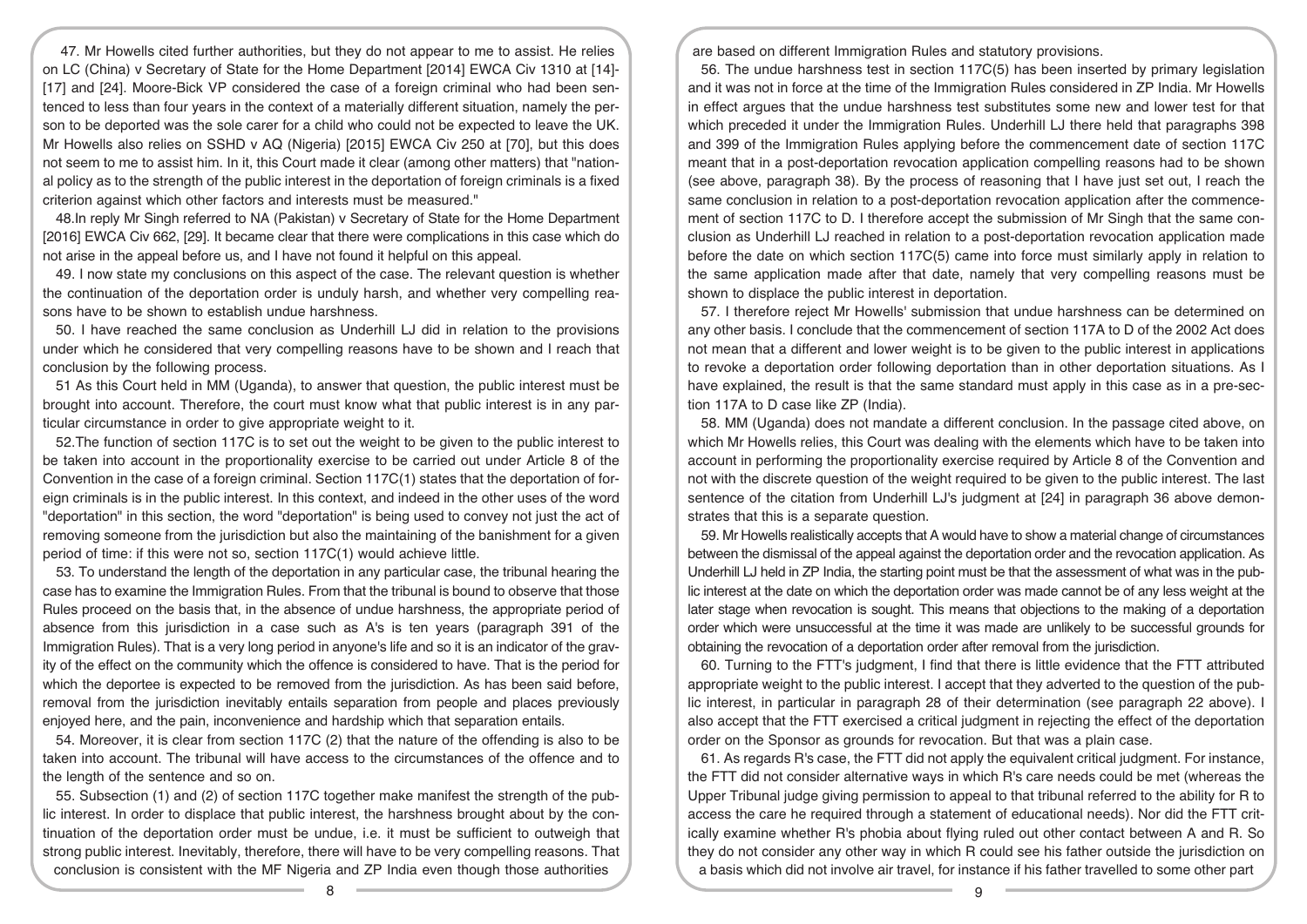of Europe which R could access by boat or train. On the other hand, as the FTT said, since R is a British citizen, he could not be expected to relocate outside the jurisdiction. That factor does not answer this matter in A's favour as he still has to show that the continuation of the deportation order causes undue hardship.

62. I conclude that the FTT did not demonstrate that they had given appropriate weight to the public interest. Paragraph 34 of the FTT's determination (paragraph 28 above) contains the FTT's summary of their reasons for allowing the appeal, but it makes no reference to any element of the public interest. If the FTT indeed considered that the circumstances were very compelling, it was for them to demonstrate this in the reasons they gave.

63. In my judgment, this point disposes of this appeal. It is therefore unnecessary to deal with the remaining grounds of appeal. A objects to some of them in any event on the grounds that they were not argued in the Upper Tribunal but I need not express any view either way on those points.

64. The balancing exercise in this case has to be performed again. The FTT did not seek to analyse whether there were very compelling reasons why the deportation order should be revoked. In those circumstances, if my Lord and my Lady agree, the appropriate order is that the appeal should be allowed and that the matter should be remitted to the Upper Tribunal for further consideration in accordance with the judgment of this Court.

# **Jail Staff Lacked Compassion For Prisoner David Smith Who Took His Life**

The inquest into the death of David Smith concluded today 31/08/2016, with the jury finding a multitude of failures by HMP Highpoint. David died at HMP Highpoint, aged 38, following an incident of serious self-harm on 23 May 2014. David was a vulnerable prisoner who had been sentenced to three and a half years in prison on 14 May 2014. He had a long standing history of anxiety, depression and self-harm. He was transferred from HMP Chelmsford to HMP Highpoint on 23 May 2014. Later that evening he hanged himself from a ligature in his cell and died the following day in hospital. The jury found that the following failures were contributory factors in David's death: • lack of training of prison officers • insufficient staff on duty • lack of awareness of protocols by prison staff • failure to follow protocols to check logs and wing books • lack of compassion for prisoners • failure to open earlier a suicide and self harm procedure (Assessment, Care in Custody and Teamwork (ACCT) ); • failure to properly complete and implement the ACCT when opened.

Julie, Tony, Adam and Wayne David's parents and brothers said: "David should be with us today. Our son was calling out for help, but no one helped him and he should not be dead. If they had done their job he would still be here today. We'd like to thank the jury for their hard work and being for our family. We got the justice that David deserved. Thank you to Sara, Anna and Sam, our brilliant team at Bindmans. Also thank you to Jesse, Tamiour and INQUEST for their help. David will be deeply missed"

Deborah Coles, INQUEST Director said: "This jury finding encapsulates the crisis within our prison system. This is yet another jury finding of failures at HMP Highpoint relating to the death of a vulnerable prisoner with unmet mental health needs. HMP Highpoint is not learning from its own failures or improving the care and support provided to prisoners. The failures identified by this inquest must be responded to by the Prisons Minister Sam Gyimah".

Sara Lomri, family solicitor "The inquest into David's death uncovered multiple failings on the part of HMP Highpoint. The jury heard evidence from a range of sources and concluded that, in addition to failures of staff planning and training, those charged with the care of

David lacked a basic level of compassion. This inquest was the third of four linked inquests arising out of cluster of self inflicted deaths of young men at HMP Highpoint in 2013/2014. It is vital that lessons are learned by the management of the prison and steps are taken to ensure that the failings identified by David's inquest and by those of the other three prisoners are comprehensively addressed to ensure that further deaths can be avoided."

INQUEST has been working with the family of David Shane Smith since 2014. The family is represented by INQUEST Lawyers Group members Anna Thwaites and Sara Lomri from Bindmans LLP and Counsel Taimour Lay from Garden Court Chambers.

# **McKinley v Secretary of State for Justice (CO/4061/2016** Duncan Lewis

The Applicant was detained on remand in Germany pending his extradition to the United Kingdom, following the issue of a European Arrest Warrant. Both domestic and European law require that remand days in Germany are to count towards a criminal sentence in the United Kingdom – this issue was agreed upon between both parties. The Respondent, despite being on notice of the fact that the sentence calculation of the Applicant did not take remand days into account, sought to ensure that the Applicant remained in prison until the end of his incorrectly calculated custodial sentence. The Respondent sought to argue that the time spent on remand in Germany was not brought to the attention of the Judge at sentencing, and as such, the High Court did not have adequate jurisdiction to determine this claim. The Respondent's position was that any issue taken with sentencing at this stage was for the Criminal Court of Appeal. The Applicant's position was straightforward: had the remand days in Germany been counted towards his criminal sentence in the United Kingdom, as required by law, he would no longer be imprisoned. In order to ensure that the Applicant was no longer deprived of his liberty, a writ of Habeas Corpus was sought. The Respondent was compelled to release the Applicant from prison following the decision of Holgate J to issue a writ of Habeas Corpus on 26 August 2016. Although rarely used nowadays, a writ of Habeas Corpus is still to be considered a fundamental instrument for safeguarding individual freedom against arbitrary and lawless state action, as evidenced by this particular case.

# **Northern Ireland: Urgent Progress Needed On Dealing With The Past**

The Lord Chief Justice, Sir Declan Morgan, has called on the NI Executive and the UK Government to make urgent progress on dealing with the past. The comment was made during his annual address to mark the opening of the new legal year which was attended by the Justice Minister, members of the judiciary and senior figures in the justice system.

The Lord Chief Justice said that addressing the significant backlog of legacy inquests was a matter of "real concern". He outlined the steps he has taken since being appointed President of the Coroners' Court on 1 November 2015 but said he had made it clear that that there would be a need for political agreement to an injection of additional resources and the full co-operation of other organisations before he would be in a position to deliver inquests which comply with the law as set out by the Supreme Court. The Lord Chief Justice had hoped it might be possible to secure agreement to proceed to implement the model he had proposed for legacy inquests pending political agreement being reached on the proposed new institutions for dealing with the past but "disappointingly, however, it now appears that a political resolution will be required on an overall legacy package before the resources required for legacy inquests will be released."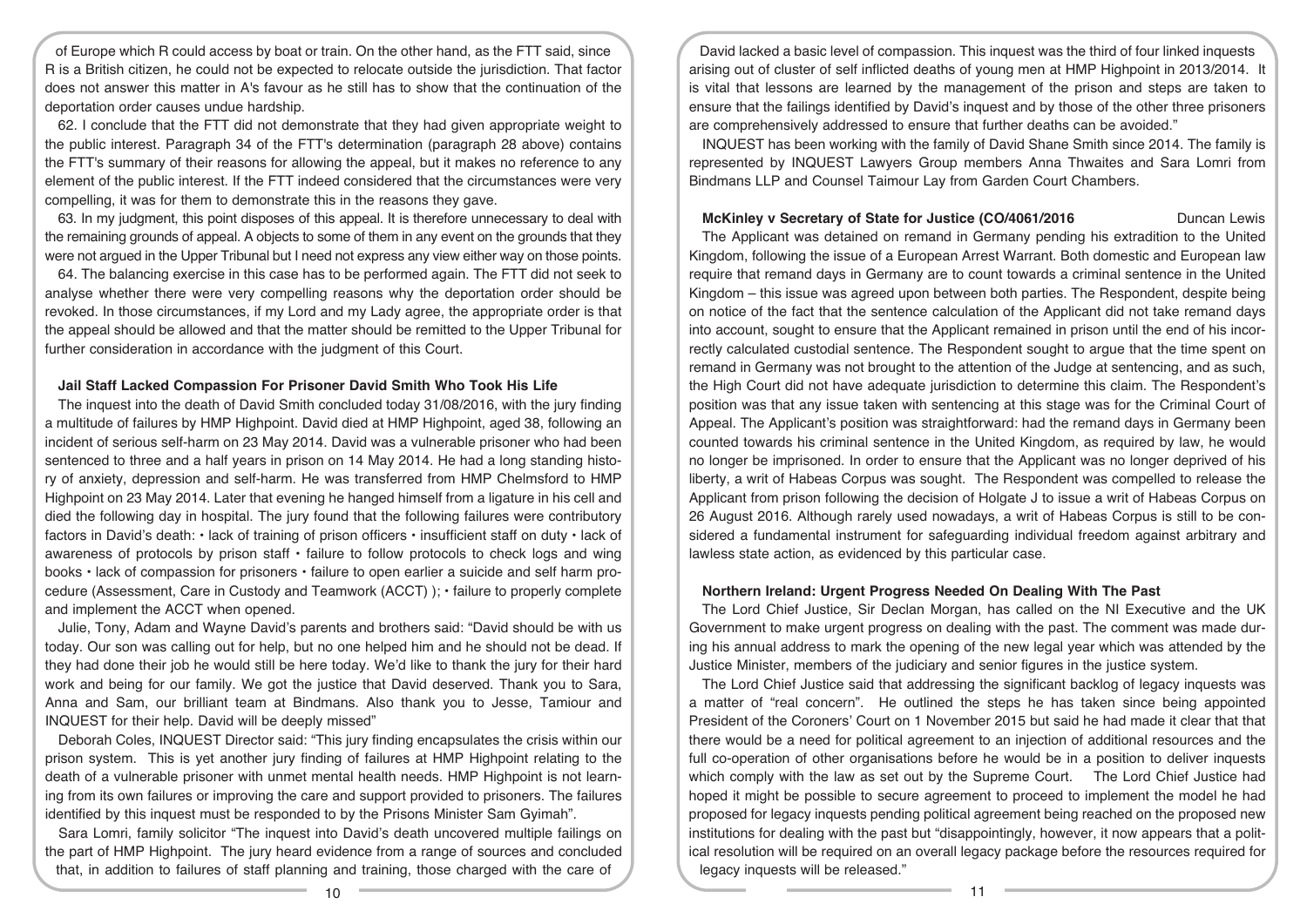Sir Declan noted that a draft Bill to create the new institutions has not yet been published and that costings for the full package of measures for dealing with the past have not yet been provided by the Department of Justice: "It is impossible to see how the issue of legacy can be moved forward politically without progress having been made on the new legislation and in the absence of a clear assessment of the costs involved in implementing all of the elements of a legacy package. The overall picture is, therefore, hugely disappointing."

The Lord Chief Justice said the coroners have sought to make as much progress as is possible within the limited resources that are currently available to them but he anticipated they would only have the capacity to complete two further inquests during the remainder of this financial year. He said if the coroners were to continue in this vein, it would be "decades" before all of the outstanding cases would be completed and that this would not comply with the legal requirement to deal with the backlog of cases within a reasonable timeframe: "The coroner's courts will not be able to satisfy their legal obligation to deliver these inquests within a reasonable timeframe in the absence of the necessary resources. I do not want us to remain in that position since that would be yet another devastating blow to the families. The judiciary will be facing up to its responsibilities but this is not a matter on which the judiciary alone can deliver. I therefore call again on the local Executive and legislature, and on the UK Government, to play their part as a matter of urgency. We cannot move on while we remain under the shadow of the past. Nor should we. But time is not on our side."

On other topics, the Lord Chief Justice welcomed the progress that has been made with the Review of Civil and Family Justice being led by Lord Justice Gillen. He noted that a preliminary report on family justice has been published on which views are sought by the end of October. The key recommendations include a move towards problem-solving courts and mediation, paperless courts and online dispute resolution, and better support for children, vulnerable adults and personal litigants. Sir Declan noted that a preliminary report on civil justice should be published in the very near future. This will again pick up the theme of digital working and propose new structures and governance arrangements for the oversight of the court system. The report will recommend the creation of a Non-Ministerial Department which would be led by the judiciary and would provide strategic direction and manage the fiscal challenges being faced by the courts. This model is already successfully operating in Scotland and the Republic of Ireland. The Lord Chief Justice said he has already established a Judicial Executive Group to plan for how such a model might work in Northern Ireland and to engage with the Department of Justice and other interested stakeholders about how the necessary legislation can be brought forward within this Assembly mandate.

**Care and Supervision Units - 'A Prison Within A Prison'** *Niall McCracken, The Detail* Prisoners were held in solitary confinement for months and even years in Northern Ireland's top security Maghaberry Prison – despite a call from United Nations' inspectors for a worldwide ban on more than 15 days. Figures obtained by The Detail show that last year at least ten prisoners were held in solitary confinement in Maghaberry for over 100 days each, with four inmates held for over a year and in one case a prisoner was held for five years. The United Nations considers solitary confinement as the physical isolation of individuals who are in their cells for over 22 hours a day and it has called for a worldwide ban on durations of over 15 days. In Northern Ireland prisoners can be sent to solitary confinement for a number of reasons including as disciplinary action for breaking prison rules or for their own protection when they are deemed to be at risk in the normal prison population.

Reacting to The Detail's findings, the Prisoner Ombudsman Tom McGonigle raised concerns that inmates with complex mental health needs are among those being held long term in solitary confinement within Maghaberry prison. Mr McGonigle said: "These figures are particularly worrying because a lot of prisoners who end up in confinement are already damaged emotionally and psychologically before they go into prison. Often that leads to the misbehaviour that brings them into solitary and inevitably it becomes a vicious circle whereby their negative behaviour is reinforced by the time they spend there. I believe the solitary confinement figures highlight the wider need for co-operation between the Minister of Health and Minister of Justice to look at how mentally disordered offenders are dealt with." A separate prison oversight body has also today called for the creation of a mental health facility within Maghaberry to deal with some prisoners who might otherwise be sent to solitary confinement. A spokesperson for the Independent Monitoring Board said: "It is not acceptable in 2016 that prisoners in Northern Ireland are being kept in solitary confinement for such periods of time."

Each of Northern Ireland's three prison sites showed use of long-term solitary confinement in their Care and Supervision Units (CSU). In a statement to The Detail the Northern Ireland Prison Service (NIPS) said: "Every case is considered on an independent basis and there is a stringent and transparent process in place to manage and review all cases. Prisoners are only held in the CSU for such a time as it is considered to be absolutely necessary." The Detail sought to compare the solitary confinement levels with those in the Republic of Ireland (ROI). Monthly figures from the Irish Prison Service show a decrease of 211 prisoners on 22/23 hour lock up in July 2013 to 74 prisoners in July 2016. However, officials failed to respond to our request to release information on how long prisoners are spending in solitary.

Director of campaign group the Irish Penal Reform Trust (IPRT) Deirdre Malone said: "The published statistics in the Republic of Ireland do not tell us how long each of those prisoners actually spend in solitary confinement overall nor how often they are returned to solitary confinement as the periods may be simply renewed. Given that it is now five years since the UN Special Rapporteur on Torture proposed an absolute worldwide ban on prolonged solitary confinement for more than 15 days, the figures we have seen in respect of Northern Ireland are deeply concerning and renew our conviction that further progress in respect of this issue in the Republic is vital if we are to effectively protect the human rights of prisoners." The Detail has also interviewed one prisoner who spent five years in Maghaberry Prison's solitary confinement wing who said he experienced 23 hour lock up on a daily basis.

What is Solitary Confinement? In Northern Ireland prisoners are held in solitary confinement conditions in what is known as the Care and Supervision Unit (CSU). There is a CSU within each of Northern Ireland's three prison sites. Rules state that a prisoner's continued stay in the CSU must be reviewed at least every 28 days, but there is no restriction on the maximum length of time an inmate can be held there. The Detail previously reported on a case from February 2012 where an inmate was left severely brain damaged after hanging himself in Maghaberry Prison's CSU. Click here to read this story in full.

The Northern Ireland Prison Service (NIPS) disputes the use of the term 'solitary confinement' to describe the CSU. It said that inmates have daily access to showers, a telephone and can spend up to an hour in a small exercise yard or small gym. A spokesperson for NIPS said: "Every case is considered on an independent basis. Prisoners are only held in the CSU for such a time as is considered absolutely necessary."

However, Northern Ireland's Prisoner Ombudsman Tom McGonigle said: "The Care

12 13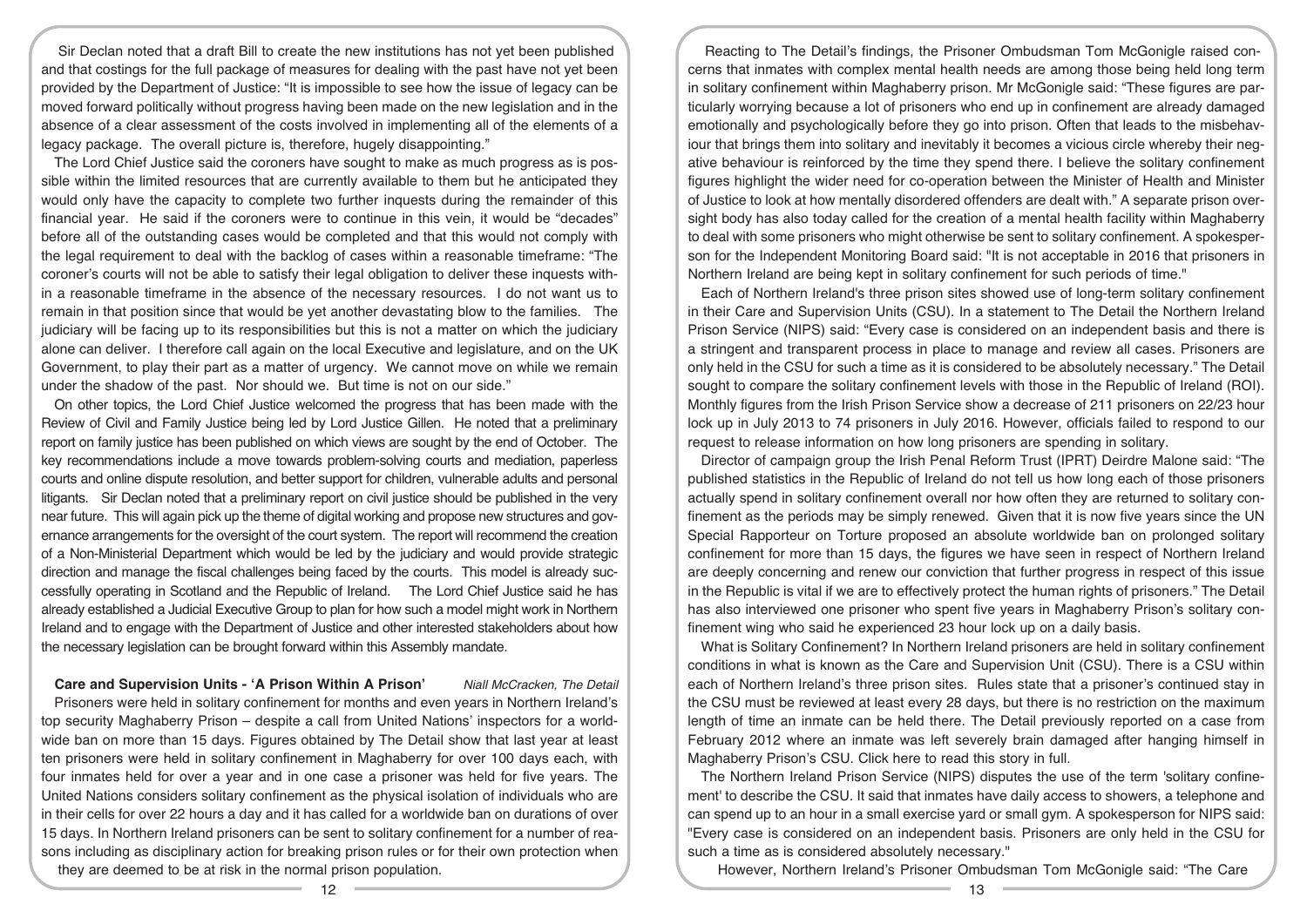and Supervision Unit was formerly known as the segregation block, and prisoners call it 'the boards', but they know what it is. I know what it is. It's solitary confinement for up to 23 hours a day. "When in the CSU prisoners are separated from the rest of the prison population and they can't go to work or take part in education. It is deliberately designed as a disincentive so that prisoners do not aim to go there; it is a very difficult place for prisoners to live."

Through a series of Freedom of Information requests The Detail obtained a breakdown of the top ten longest stays in the CSU across each of Northern Ireland's prisons. The figures show that since 2011 the longest stay by an inmate in Magilligan Prison's CSU was 138 days. The longest stay in the CSU in Hydebank Wood prison site - where female prisoners and the young offenders centre are based - was 46 days. The longest single stay for an inmate in Maghaberry Prison's CSU was five years. A breakdown of the top ten longest stays in Maghaberry's CSU as of 2015 showed that several prisoners had been there for six months while others had been there for a year and a half.

Each prison in Northern Ireland has an Independent Monitoring Board (IMB) made up of volunteers who report on prison conditions on an annual basis. They are also notified every time a prisoner's period within the CSU is extended.We also have a breakdown of the number of times prisoners were sent to the CSU. Last year in Maghaberry Prison one inmate was sent to the CSU on 44 separate occasions. Prisoners can be sent to the CSU under two main prison rules. The first allows an inmate to be held in the CSU for 48 hours. The second allows the prisoner to be sent to the CSU for up to 72 hours, but this can be extended to a maximum of 28 days before it must be reviewed again. The decision to extend a prisoner's time within the CSU beyond 28 days is taken by prison authorities and will also be considered by an official from the Department of Justice. The Independent Monitoring Board must also be notified of any extension of a prisoner's time in the CSU.

We asked the IMB for a response to our solitary confinement figures. A spokesperson said: "It is not acceptable in 2016 that prisoners in Northern Ireland are being kept in solitary confinement for such periods of time as highlighted by The Detail today. Unfortunately we have been aware of this problem for some time and have continually raised it with prison authorities and the South Eastern Health Trust. Our role is to monitor not manage, but under the current system we are only told about a prisoner entering the CSU when they are due for their first review. We feel it would be more beneficial if we were notified as soon as any prisoner first enters the CSU. We have continuously requested that we are made aware when someone is initially placed in CSU but despite raising it at every level it still does not happen."

In a statement to The Detail the South Eastern Trust said the location of prisoners within prisons is the responsibility of the Northern Ireland Prison Service. A spokesperson said: "All individuals located within the Care and Supervision Unit are seen daily by healthcare professionals in relation to both their physical and mental health care needs. Trust mental health professionals initiate referral processes to secure psychiatric facilities where this is clinically appropriate and in line with regional referral criteria. The trust is working with the International Committee of the Red Cross to ensure healthcare services provided to our patients located within the Care and Supervision Unit are in line with best international standards." In 2012 an enhanced healthcare landing in Maghaberry prison was closed, though some mental health and clinical addiction services were retained. The Detail recently reported that ambulances were called to Northern Ireland's prisons over 1,100 times in the last three years. This works out at an average of one ambulance call out per day for a total prison population of around 1,800 people.

Prisoners' psychiatric conditions, addictions and personality disorders have been a common thread in critical reports into prison life and individual incidents in jails in Northern Ireland in recent years, including suicides. Click here to read The Detail's previous coverage. The Prisoner Ombudsman said that it was important to remember that the Northern Ireland Prison Service dealt with inmates who could present very challenging behaviour and often had complex mental health needs. Mr McGonigle said: "Very often those prisoners who end up in the CSU are inmates who fall between several stools. These are people whose mental condition is not deemed as such that they require transfer to a secure psychiatric facility, but they have been sent to prison by a criminal court and have to be managed somewhere to keep themselves, other prisoners and staff as safe as possible. It's not good for anybody's mental health to spend so much time in isolation away from general population. Prison restricts the opportunities to interact with normal society in any event, so the CSU is essentially a prison within a prison. Unfortunately the CSU is really the last resort for those people and I do of course have concerns about prisoners' mental health if they are spending disproportionately long periods of time in the CSU. I believe the CSU figures highlight the wider need for co-operation between the Minister of Health and Minister of Justice to look at how mentally disordered offenders are dealt with."

A Department of Health (DoH) spokesman said: "DoH remains committed to working with the Department of Justice and the Prison Service to develop approaches to improve the way in which mental health arising in the prison environment are dealt with." In Northern Ireland, an individual cannot be detained and treated against their will in a psychiatric hospital if their only condition is a personality disorder. This is likely to change with the recently enacted Mental Capacity Act (NI) 2016, which will allow for the compulsory treatment and/or detention of people with personality disorder, although a date for commencement of the Act has not been agreed by Stormont.

The Ombudsman said he believed this was having an impact on vulnerable inmates entering the prison system who can often end up in solitary confinement. He said: "It really is a societal issue whereby we need to decide how we treat those very damaged people who commit offences. For example many of those prisoners who end up in the CSU can have personality disorders, but in Northern Ireland a personality disorder is not defined as a treatable condition. That causes serious difficulties because a lot of people who might previously have ended up in psychiatric institutions are now ending up in CSU in a prison. Yes they are a small part of the prison population, but they generate a disproportionate amount of concerns."

A review of mental health and the criminal justice system in Northern Ireland from March 2010 recommended an assessment of the need for a local high security hospital to which the most dangerous mentally disordered prisoners could be transferred for medical treatment. A spokesperson for the Independent Monitoring Board said: "We have stressed the need for an inpatient healthcare facility within Maghaberry as at the moment the prison does not have a functioning hospital wing. We would recommend that one of the houses within the site be converted into a secure healthcare unit with an emphasis on prisoners with serious mental health issues to be staffed by prison officers who are specifically trained along with mental health nurses, psychiatrists and other medical professionals. To date neither the Northern Ireland Prison Service or the South Eastern Health and Social Care Trust have expressed any interest, however we will continue to raise the matter."

In a statement the South Eastern Trust said: "We are commissioned to provide a Primary Care and Community Mental Health model of service provision on an equitable basis to that provided within the community. The commissioning of a mental health in-patient facility is a matter for the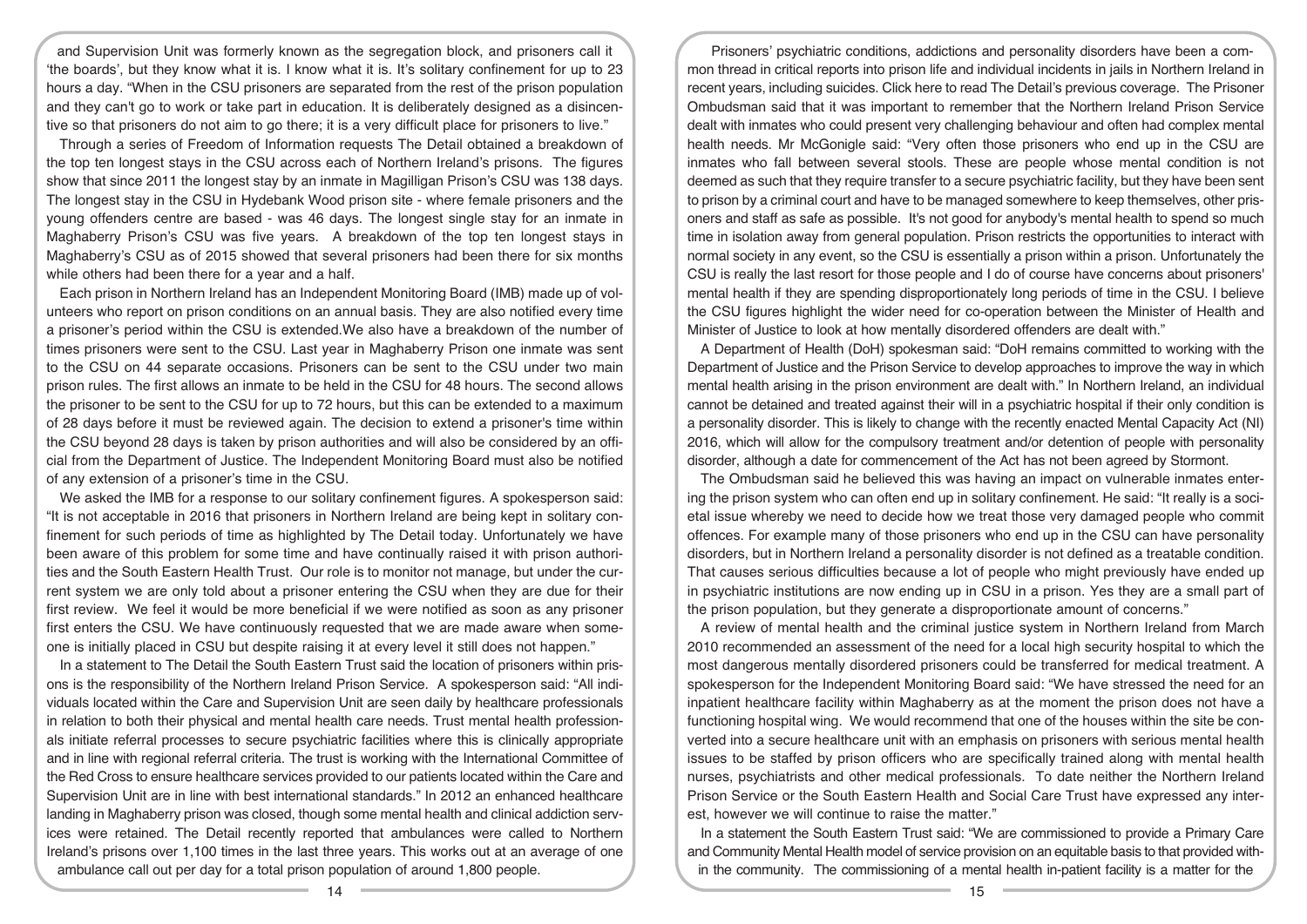Regional Commissioning Group in the Health and Social Care Board. The trust will continue to work with the Health and Social Care Board to secure resources for the appropriate care provision for prisoners." Prisoner Ombudsman Tom McGonigle said that the inmates held in solitary can include those with mental health issues, plus prisoners found to be at risk in the general prison population, but that some of those held for the longest terms in the CSU can be inmates jailed for paramilitary offences who might otherwise be held in separate loyalist or republican landings.

Prison authorities declined a request by The Detail to view Maghaberry's CSU stating that it would not be possible as the normal location was under refurbishment. In an effort to find out more about conditions in the unit we interviewed Gavin Coyle who was convicted for offences linked to dissident republican activity and spent five years in Maghaberry prison's solitary confinement wing. The 38-year-old from Omagh was given a 10-year sentence, five of which were spent in jail, after admitting possession of arms and explosives and membership of the dissident organisation calling itself the New IRA. While in prison he was also charged with the attempted murder of a police officer in Castlederg in May 2008. Prior to his release from jail earlier this year, he spent five years in Maghaberry's CSU under 23 hour a day lock up, despite a high profile campaign by his family to get him moved to Roe House where separated republican prisoners are held. His family had publicly rejected claims by the Northern Ireland Office that he would be "under threat" if he was transferred to Roe House.

In an interview with The Detail, Gavin Coyle said: "Speaking about this publicly is not about republican propaganda on my behalf, it's about highlighting what the CSU is like and highlighting the 23 hour lock up issue. The CSU held all sorts of prisoners when I was there. Being locked up 23 hours a day is bad enough but then when things would kick off with the other prisoners you could hear people shouting and roaring, this would mean you couldn't sleep. I actually think the sleep deprivation was one of the worst things." He added: "The only time I had the opportunity to see daylight when I was in the CSU was the one hour a day in the yard, but it's that small that all you could actually do is walk around in circles. Obviously there are going to be people out there that would say `serves them right and throw away the key', but it's hard to understand until you've spent time in solitary." While his five year period in the CSU was the longest revealed in the data, the figures showed many inmates across Northern Ireland's three prisons were held in solitary confinement for long periods.

Last November the Criminal Justice Inspectorate (CJI), which has responsibility for reporting on prison standards, published one of its most critical reports on Maghaberry Prison. The report said the overall governance of the CSU was "inadequate" citing that management meetings often did not take place and information about how regularly prisoners were segregated and their length of stay "was not analysed sufficiently." Inspectors said a few longer-stay prisoners could sometimes meet together for limited periods of association following risk assessments but that "at best, prisoners remained locked in their cells for at least 22 hours a day".

Prison inspectors have repeatedly raised concerns about the mental health needs and "psychological deterioration" of some prisoners within Maghaberry's CSU. Due to the refurbishment a separate CSU has been temporarily established in Foyle House within the prison grounds. However a follow up inspection by CJI in January this year said that, while it was positive that a major refurbishment of the CSU had begun, inspectors still felt that "conditions in some cells in the temporary unit were grim". Last week the head of the Northern Ireland Prison Service announced that she would be stepping down in October. Sue McAllister was appointed director general in 2012 and became the first woman to hold the most senior position within a Prison Service in the UK.

# **Rate of Incarceration for Ethnic Minorities More Than 5 Times That Of Whites**

Black people in England and Wales were three times more likely to be prosecuted and twice as likely to be murdered than white people, according to a recent report by Britain's national equality body. The study from the Equality and Human Rights Commission report (Healing a divided Britain) suggested that the criminal justice system treated ethnic minorities as second class citizens. The watchdog argued that persistent disparities in their over-representation revealed that structural injustices, discrimination and racism continued to be a part of our society. Relative to the population, the rates of both prosecution and sentencing for black ethnic minorities in England and Wales were three times higher than for white people. The rate of incarceration for ethnic minorities was over five times that of white people. Ethnic minorities in police custody were significantly more likely to be physically restrained, and twice as likely to be stopped and searched. The report suggested that lack of diversity within the criminal justice system was a contributing factor, with only a small proportion of judges coming from ethnic minority communities, and police forces lacking an ethnic minority representation that matched their local demographic.

The chair of the ECHR, David Isaac CBE, said that the findings presented 'an alarming picture of the challenges to equality of opportunity that still remain in modern 21st century Britain'. The report called for a more comprehensive and coordinated response from the government to tackle race inequality in the justice system. It concluded that the disadvantages experienced by people from ethnic minorities in the criminal justice system couldn't be dealt with without adopting a holistic approach which recognised the interrelationship between different elements of people's lives. According to the Commission, addressing race inequality in Britain required a strategy that addressed the education attainment gap, considered the role of mental health services in providing support and acknowledged the relationship between socio-economic exclusion and political disengagement. The report also found that immigration detainees faced numerous barriers to finding legal help. Numbers of people entering immigration removal centres increased by 71% from 2009 to 2015, with increasing numbers being held beyond the maximum time limit of 18 months set by the EU Returns Directive. Longer term detainees, often with the greatest need for legal advice, were commonly left without help as a result of failings in the current legal aid system. The report noted that recent legal aid reforms have had a particularly adverse impact on access to justice for ethnic minorities. Mehdi Shakarchi, The Justice Gap

# **West Midlands PC Convicted of Two Sexual Assaults**

A serving West Midlands Police officer has been convicted at Stafford Crown Court of sexually assaulting two women. It follows an investigation by the IPCC. Steven Walters, a 48-year-old police constable based at Sutton Coldfield, had previously denied two counts of sexual assault but changed his pleas to guilty when he appeared before the Crown Court today. He had also denied misconduct in a public office and the prosecution offered no evidence on that charge. The officer, who is currently suspended from duty, was bailed for sentencing on Thursday, 29 September. PC Walters' offences were committed against two women, while he was on duty, between February and April last year (2015). The IPCC began an investigation after a referral from the force which had received a complaint from one of the officer's victims. IPCC Commissioner Derrick Campbell said: "Walters completely abused his position of trust and targeted vulnerable victims of crime for sexual purposes. "I would like to praise the courage and bravery of the women who came forward to give evidence against him and hope that they can now move on with their lives in the knowledge that justice has been done. Such unprofessional and disgraceful conduct cannot go unchallenged and I hope that today's outcome reinforces the message that officers who behave in such a way will be exposed and brought before the courts where appropriate."